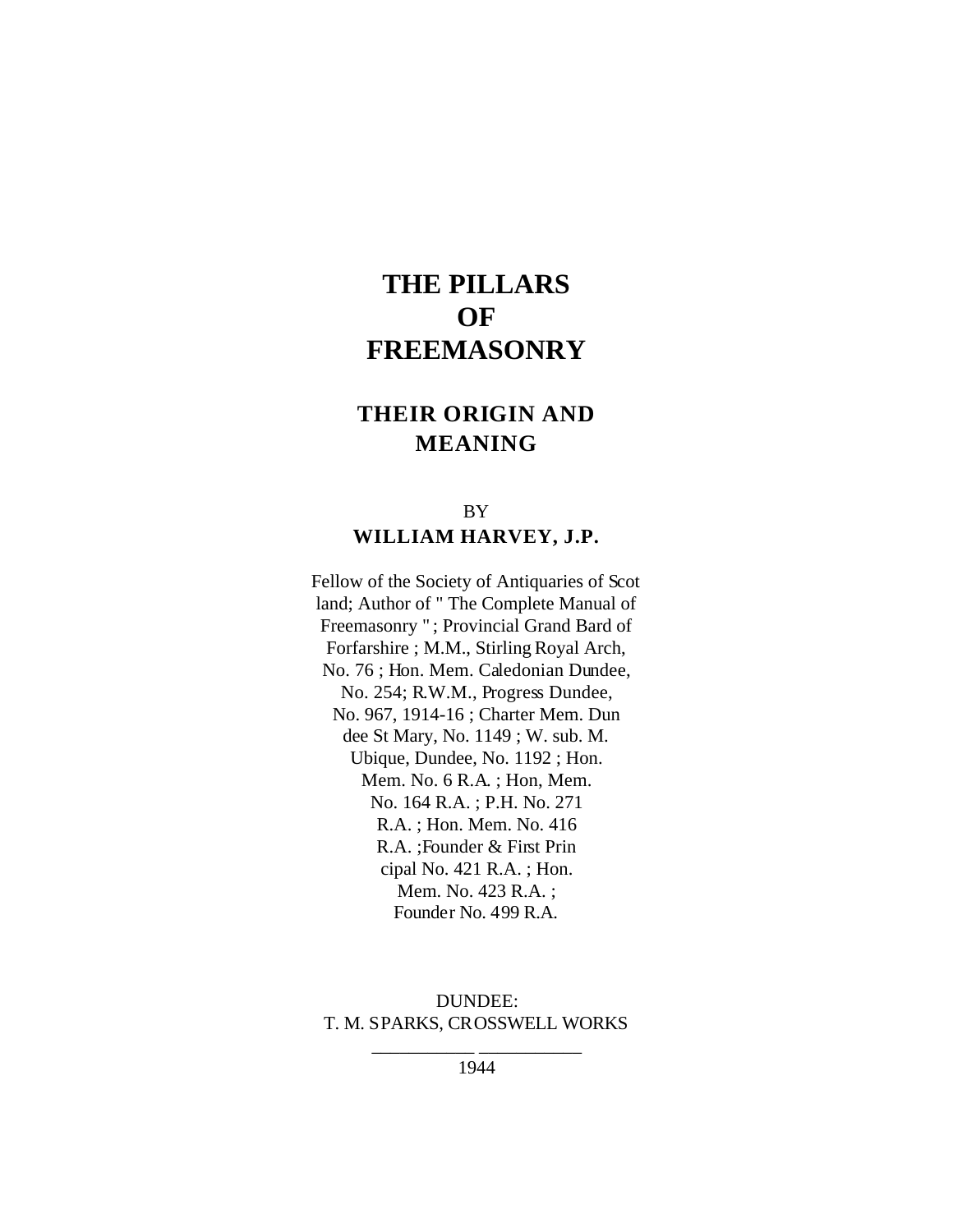### **PREFACE**

Brethren who have studied and adopted my Lecture on " The Third Degree: its Ornaments and Emblems," have been kind enough to suggest that I might prepare a Lecture that could be suitably introduced into the ceremonial of the Second Degree. The conventional lecture which finds a place in most " Rituals " leaves very much to be desired. It is often obviously inaccurate in matters of alleged fact, and bristles with anachronisms. Enthusiasts have sought to excuse these by saying that the Lecture presents an allegory, but no satisfactory explanation of the allegory is forthcoming.

In response to many requests I have prepared the following pages in which I concentrate attention upon the Pillars, their origin and meaning, and their significance, as emblems. I hope the Lecture will be found of value. I could not wish for anything better than that it might receive a welcome similar to that accorded to " The Third Degree."

#### **WILLIAM HARVEY.**

4 GOWRIE STREET, DUNDEE.

### **NOTE TO SECOND EDITION**

I am deeply gratified by the cordial reception that has been given to this booklet, and would thank the many correspondents who have written to me in commendation of it. I hope it will continue to prove useful.

#### **WILLIAM HARVEY.**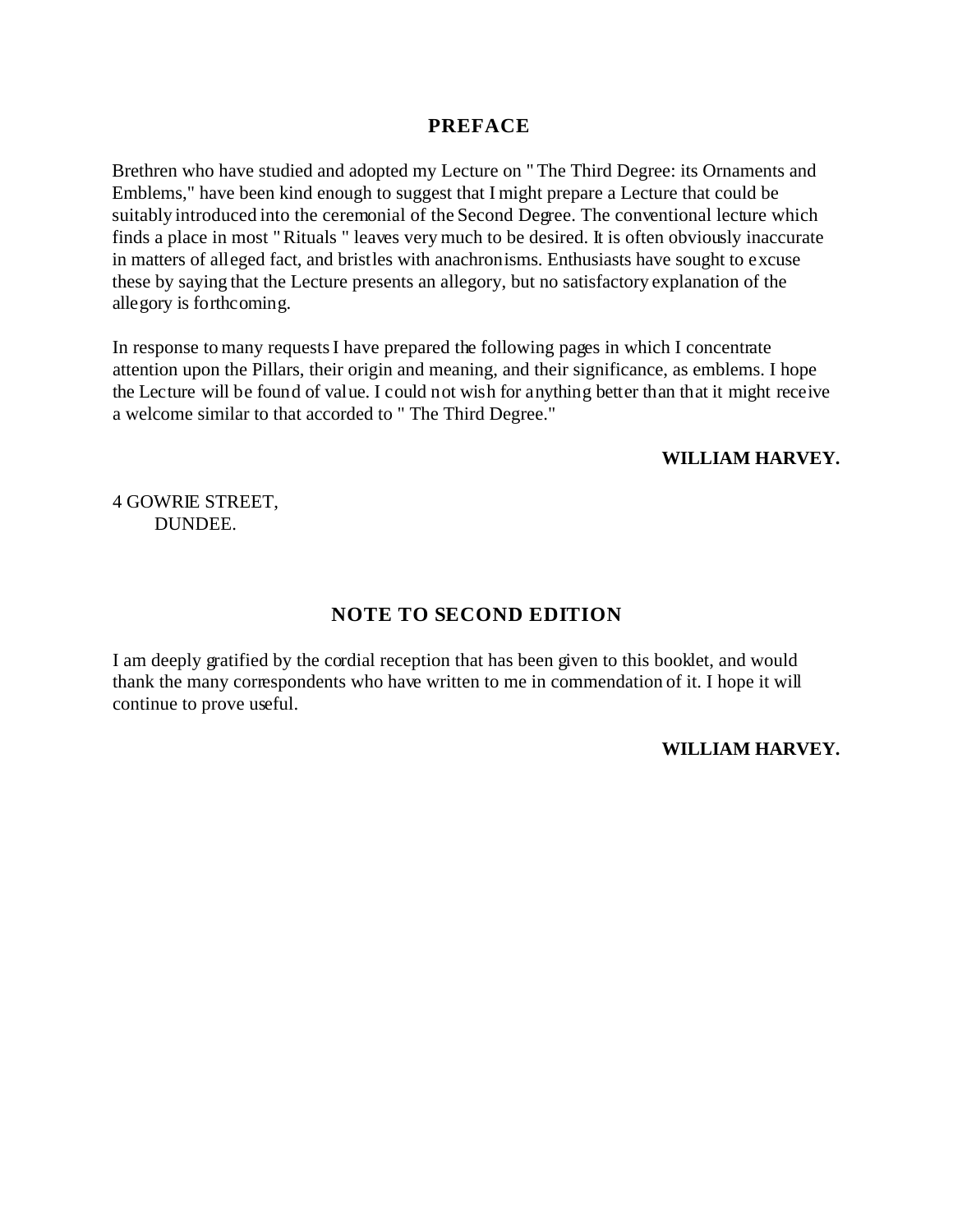# **THE PILLARS OF FREEMASONRY**

The uninitiated of the outer world who enter the precincts of a Masonic Lodge, or casts his curious eye upon the Diploma of a Master Mason, cannot fail to notice the twin pillars that form so prominent a feature in the decoration of the one and in the design of the other. Doubtless he contents himself with the reflection that, as the fraternity is intimately identified with building construction, these pillars are fit and proper symbols of Freemasonry. And if he cares to enquire he will find that his reflection is quite in keeping with the teachings of the Craft.

Illustrations of Freemasonry furnish pillars of many designs - from the simple Doric to the richly-decorated Composite - all set down according to the whim of the artist. And it is safe to say that, in general, they bear little resemblance to the pillars that stood at what is conventionally called "the porch or entrance to King Solomon's Temple." Whatever order of Architecture the design may represent, the pillars, as a rule, support massive globes which, in the language that belongs to modern Freemasonry, are said to represent the terrestrial and celestial spheres, and which are invariably decorated with geographical and stellar maps. As a rule, the pillars are shewn as placed at either side of the entrance way, and forming part of the building, but this very probably is incorrect, as the general view of Bible students and archaeologists is that the pillars were structurally independent of the Temple porch, and stood free in front of it, most likely on plinths or bases. Such free-standing pillars were a notable feature of temples in Western Asia, according to the writings of Greek authors, whose statements are borne out by designs on contemporary coins. Further proof of a conclusive character so far as these particular columns are concerned was furnished by an ancient glass dish which was discovered at Rome in 1882, and which presented an illustration of Solomon's Temple with the pillars standing free from the building and flanking the porch in the manner indicated.

The pillars which were brass or bronze-most probably the latter-nay be regarded as the highest expression of the art of their author, Hiram, "the half-Tyrian copper worker, whom Solomon fetched from Tyre to do foundry work for him." The stranger, we are told in the seventh chapter of the First Book of Kings, was "filled with wisdom and understanding and cunning, to work all works in brass "; and additional information concerning his artistic abilities may be gleaned from the second chapter of the Second Book of Chronicles, where it is stated that he was "skilful to work in gold, and in silver, in brass, in iron, in stone, and in timber, in purple, in blue, and in fine linen, and in crimson." Building upon that foundation, Freemasons have not hesitated to claim him as " the principal Architect of the Temple," and have grouped his name with those of Hiram, King of Tyre, and Solomon, King of Israel, in a trinity of genius and piety.

The pillars are described in the seventh chapter of the First Book of Kings, but scholars agree that the description is exceedingly confused and corrupt. By collating the references there, however, with allusions in other books of the Old Testament, students' arrive at what they regard as a fairly accurate account of the columns. Accordingly they tell us that Hiram "cast the two pillars of bronze for the porch of the temple; 18 cubits was the height of the one pillar, and a line of 12 cubits could compass it about, and its thickness was 4 finger breadths (for it was) hollow. And the second pillar was similar. And he made two chapiters [i.e., capitals] of cast bronze for the tops of the pillars: the height of the one chapiter was 5 cubits, and the height of the other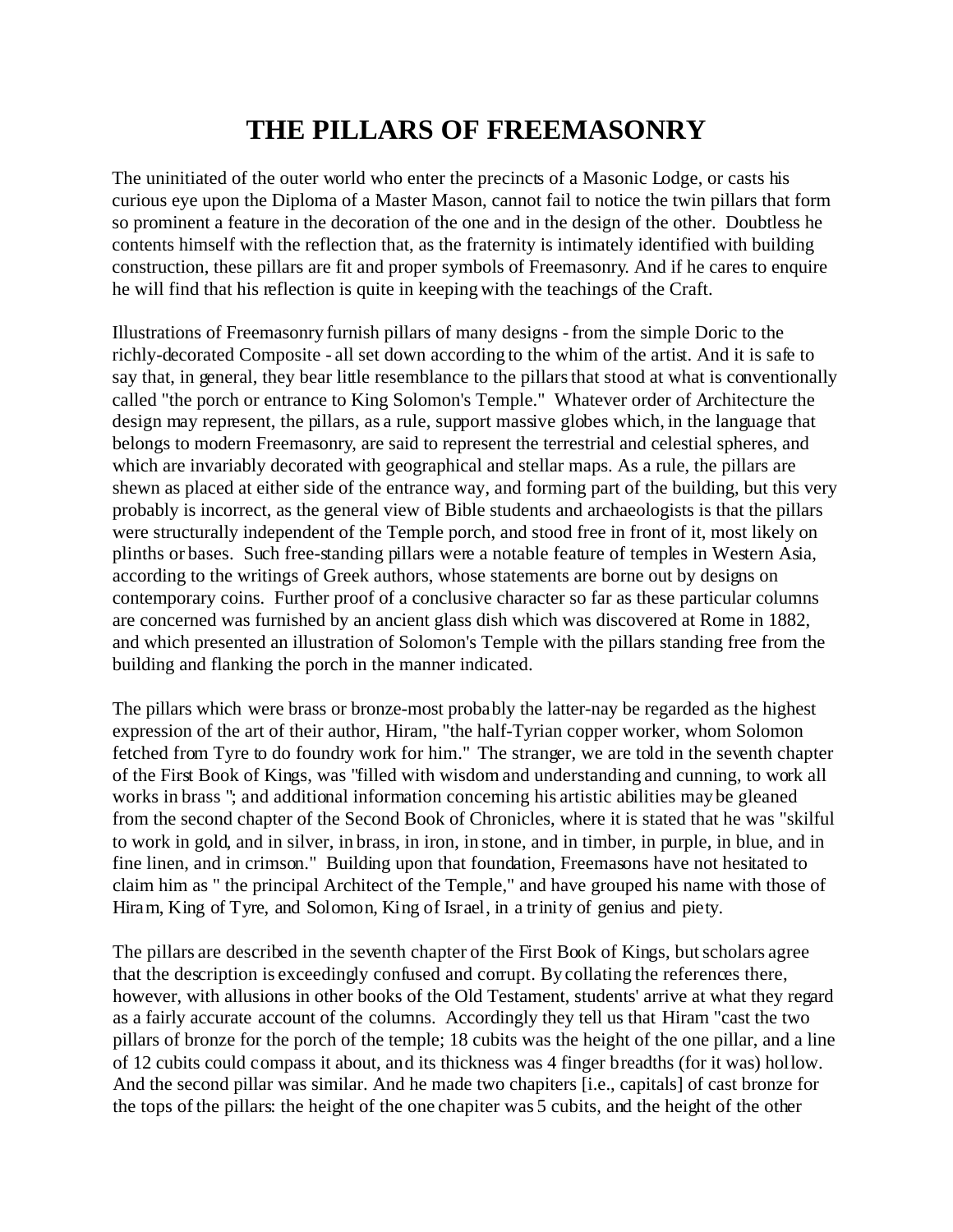chapiter was 5 cubits. And he made two sets of network to cover the chapiters which were. upon the tops of the pillars, a network for the one chapiter, and a network for the second chapiter. And he made the pomegranates; and two rows of pomegranates in bronze were upon the one network, and the pomegranates were 200, round about upon the one chapiter, and so he did for the second chapiter. And upon the top of the pillars was lily-work: so was the work of the pillars finished." It is interesting to compare this description with that preserved by Josephus, the Jewish historian. He writes that, "Hiram made two hollow pillars, whose outsides were of brass, and the thickness of the brass was four fingers' breadth, and the height of the pillars was eighteen cubits, and their circumference twelve cubits; but there was cast with each of their chapiters lily-work that stood upon the pillar, and it was elevated five cubits, round about which there was net-work, interwoven with small palms made of brass and covering the lilywork. To this also were hung two hundred pomegranates in two rows."

The pillars were cast in the plain of the Jordan, in the clay ground between Succoth and Zeredatha. This spot was about thirty-five miles north-east of Jerusalem, and the belief is that Hiram erected his foundry there on account of the fact that the clay which abounded in that locality was, by its great tenacity, peculiarly fitted for making moulds. Authority for this view is found in the 42nd verse of the 7th chapter of the First Book of Kings, and in the 17th verse of the 4th chapter of the Second Book of Chronicles, and further confirmation of the Masonic tradition is supplied by Morris in his work on "Freemasonry in the Holy Land." He says that one of his assistants discovered that the jewellers of Jerusalem at the present day use a particular species of brown arenaceous clay in making moulds for casting small pieces of brass. On his inquiring whence this clay came, he was informed that it was got at " Seikoot, about two-days' journey north-east of Jerusalem."

The metal was of a thickness equal to three inches of our measure, and, taking the larger cubit of 201 inches as a standard, the pillars reached to a height of about 31 feet, while in diameter they were about 6½ feet.

The details of the pillars fall naturally into four parts-the columns, the lily work, the capitals or chapiters, and the ornamentation thereof. All authorities agree that the pillars were hollow, and a Masonic tradition - which, however, is generally regarded as a myth - alleges that they were so formed the better to serve as archives for the Craft, and that within them were deposited the constitutional rolls of the fraternity. At the junction of the pillar and the chapiter, and springing out from the former, was a row of lily petals which, according to one account, " first spreading round the chapiter, afterwards gently curved downwards towards the pillar, something like the acanthus leaves on the capital of a Corinthian column," and, Lightfoot gives a fuller description when he says, "at the head of the pillar, even at the setting on of the chapiter, there was a curious and a large border or circle of lily-work, which stood out four cubits under the chapiter, and then turned down, every lily or long tongue of brass, with a neat bending, and so seemed as a flowered crown to the head of the pillar, and as a curious garland whereon the chapiter had its seat."

The lily-work supported the chapiter with which each column was crowned. Reference has already been made to the fact that in Masonic illustrations the pillars are commonly represented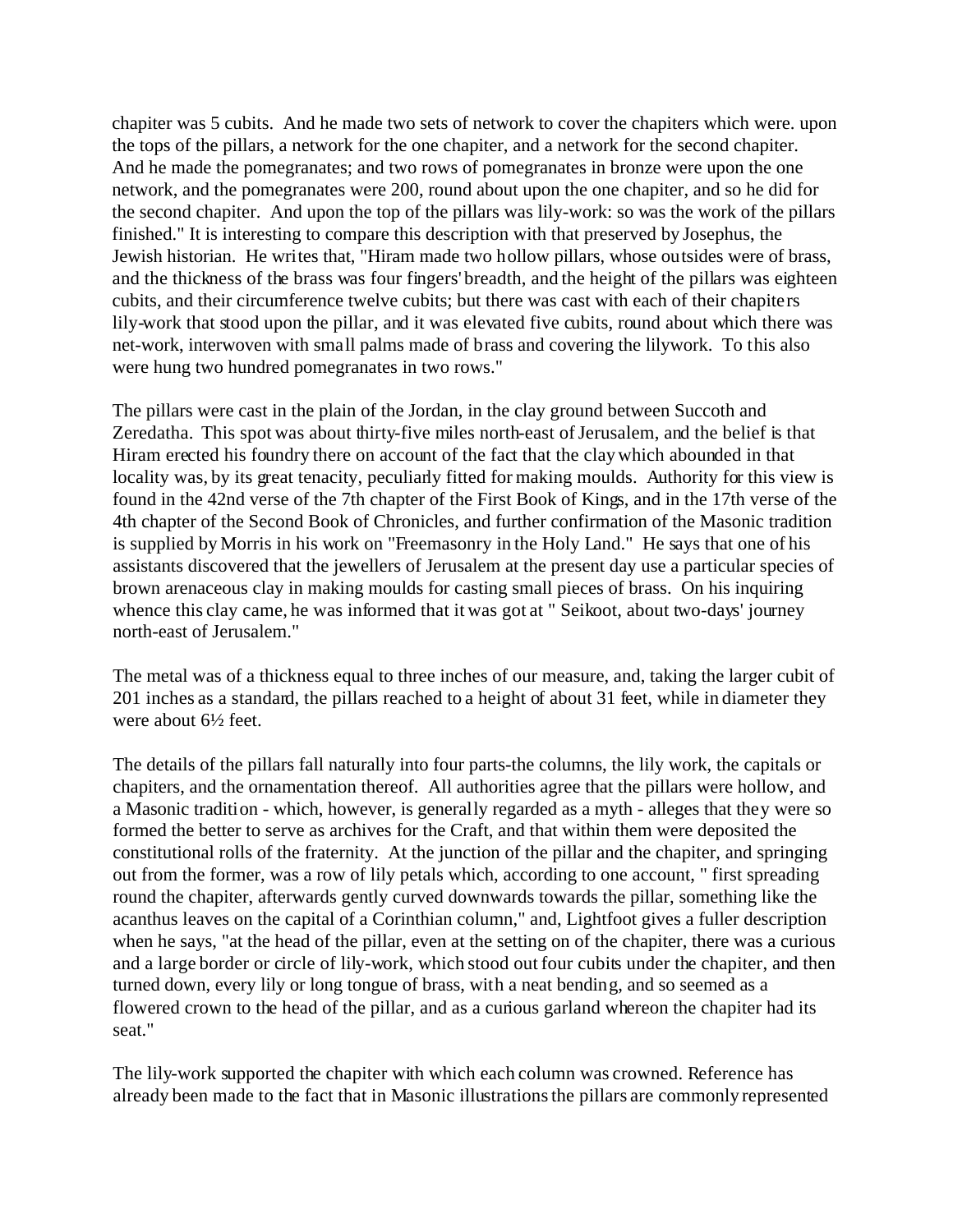as upholding spheres, and sometimes Freemasons teach that these globes " contained the maps and charts of the celestial and terrestrial bodies, denoting the universality of Masonry." All this is imagination. The capitals were not surmounted by spheres, but the capitals themselves appear from the reference in the seventh chapter of the First Book of Kings to have been globular or spheroidal in form. Lightfoot says the capital "was a huge, great oval . . . and did not only sit upon the head of the pillars, but also flowered or spread them, being large about, a great deal, than the pillars themselves." These capitals added 82 feet to the height of the columns, and thus the complete pillars rose to an altitude of roughly 40 feet.

The capitals were richly decorated, and the ornamentation was of a twofold character. About two-fifths of the distance from the bottom, or just below the most bulging part of the globular chapiter, a tissue of net-work was carved, which extended over its whole upper surface. To the bottom of this net-work was suspended a series of fringes, and these again were festooned with two wreaths of bronze pomegranates. We gather from what is said in the  $52<sup>nd</sup>$  chapter of Jeremiah that four of the pomegranates were fixed to the net-work and that the remaining ninetysix hung free.

Authorities are not agreed as to the purpose of these pillars. One view set forth-and it is regarded as entirely improbable by those who differ from it is that the pillars were huge candelabra or cressets in which " the suet of the sacrifices " was burned. Another view is that the pillars can be explained in terms of the astral mythology of Babylon. A third suggestion is that, as they were the work of a Phoenician artist, their meaning should be sought for by a reference to the similar pillars that were to be found in Phoenician temples. In this connection it is interesting to note that, according to Herodotus, the temple at Tyre, with which Hiram must have been familiar, contained two such pillars, one of emerald, and the other of fine gold. In primitive times pillars had been regarded as the abode of the Deity, and probably the standing stones all the world over are to be explained in some such way. As civilization advanced, however, the pillar ceased to become the abode but continued to be a symbol of the presence of God. It is not unlikely that Hiram, imbued with the religious beliefs of his native land, gave the pillars a place in his plan as conventional symbols of the God for whose worship the Temple of Solomon was designed.

Freemasons teach that the pillars were set up by the wise King as a memorial to the Children of Israel of the happy deliverance of their forefathers from their Egyptian bondage, and in commemoration of the Pillars of Fire and Cloud, which had two wonderful effects-the fire gave light to the Israelites during their escape from their Egyptian bondage; the cloud proved darkness to Pharaoh and his followers when they attempted to overtake the Hebrews. Such an event in the history of the race deserved ever to be kept before the eyes of the Jewish people, and Freemasons maintain that it was with this object in view that the Pillars were set up at the entrance to the Temple, since that was the most proper and conspicuous situation in which they might be observed by those who attended the ordinances of divine worship. It is thus seen that the teachings of the Craft are not out of harmony with the views attributed to Hiram. It is suggested that the Phoenician artist raised the pillars as symbols of Divine Majesty; the Freemason regards them as memorials of the manifestations of Divine Providence as seen in the Pillars of Fire and Cloud.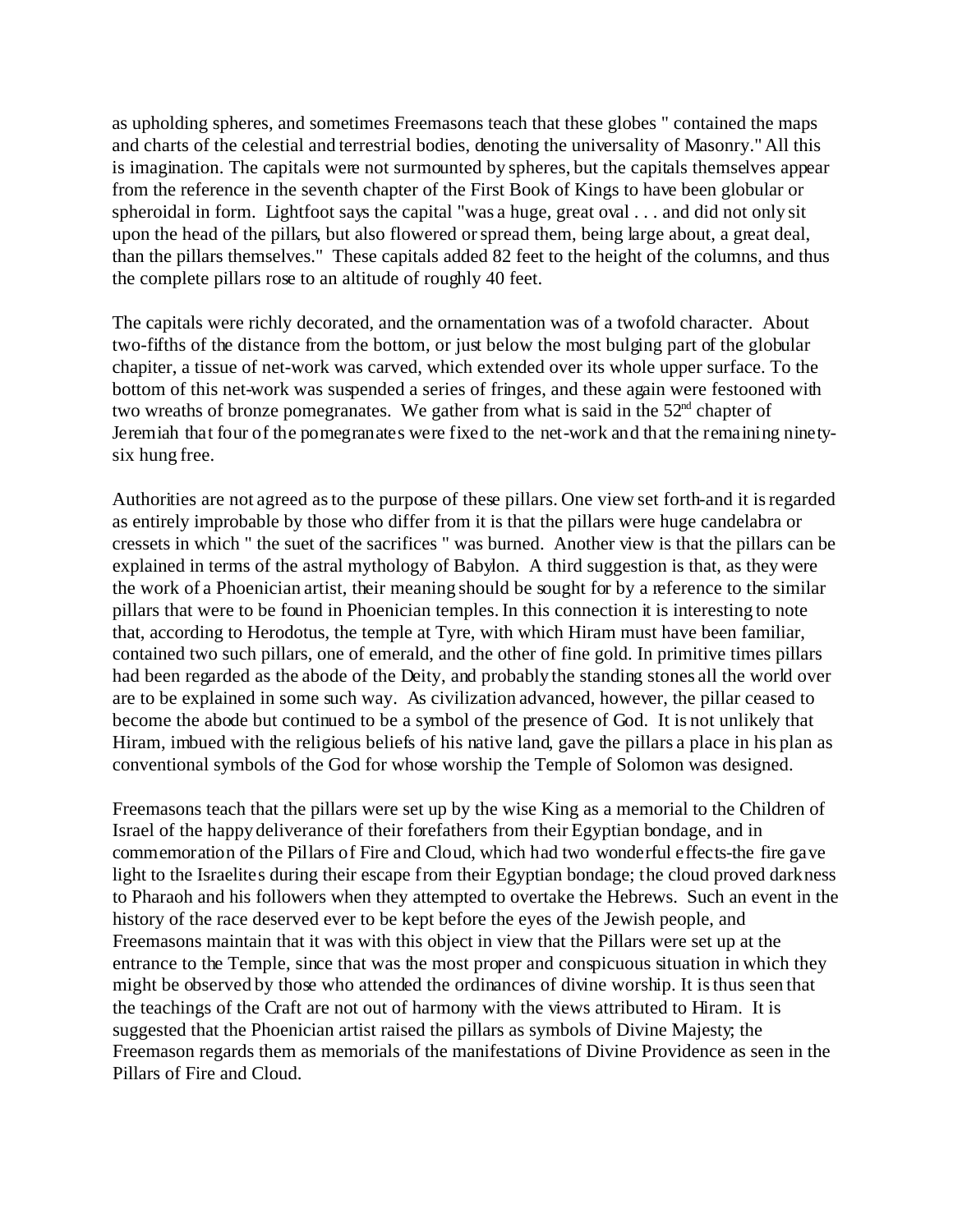We read in the seventh chapter of the First Book of Kings and again in the third chapter of the Second Book of Chronicles, that Hiram "set up the right pillar and called the name thereof Jachin; and he set up the left pillar, and called the name thereof Boaz." Why the pillars were so named remains one of the mysteries of Biblical antiquities; but Freemasonry has its own explanations. We learn from the seventeenth verse of the 24th chapter of the First Book of Chronicles that Jachin was the head of the twenty-first division of priests in the time of David, and Freemasonry says that the Pillar was named after Jachin, the assistant high priest who officiated at the dedication of the Temple. Boaz took its name from Boaz, the great-grandfather of King David. By some rabbis this Boaz is identified with the judge Ibzan of Bethlehem who is mentioned in the eighth verse of the twelfth chapter of judges; and according to Jewish tradition he was the father of sixty children, all of whom died during his lifetime because he did not invite Manoah, Samson's father, to any of the marriage festivities in his house. Late in life he became the hero of the idyll of the harvest field in which Ruth the Moabitess figured. Boaz was eighty years of age when he married Ruth, who was forty. He died the day after the wedding, but the marriage did not remain childless. Ruth bore a son whose name was Obed, and who, according to the Old Testament, was the grandfather of David. Modern critics generally deny the historical value of the genealogy, but Masons accept the statement, and the controversy may safely be left as a nut for antiquaries to crack.

Our English Bible, in its marginal references, suggests renderings of the names of the Pillars, interpreting Jachin as meaning "he shall establish," and Boaz as meaning "in its strength." Bible students agree that these readings are very problematical, and give no help to a proper understanding of why the Pillars were so named. Freemasonry, incorporating them into its symbolic teaching, says that the two, when conjoined, refer to the stable or enduring quality of all things that belong to the eternal God, fortifying the whole with the phrase, "For God said, `In Strength will I establish this mine house that it may stand forever.'" And there cannot be any doubt but that pillars of such magnitude could not fail to impress the minds of those who beheld them, alike by their massive proportions, their strength, and their beauty.

As symbols of these qualities they should still be potent with meaning for Freemasons.

The Network upon the capitals is emblematical of that Unity which should at all times characterise members of the Craft. As one mesh of the net is inwoven with another, so the threads of all our lives intertwine. No man liveth unto himself; and it is the duty of a brother to recognise the mutual responsibilities of life by extending help to those who are in need, sympathy to those who are in affliction, and counsel to those who depend upon him for guidance.

The Lilywork denotes Peace and Purity. The white lily is one of the flowers of the fields of Judea, and there are frequent references to it in the Bible as an emblem of purity. It was full of meaning to the ancients, and occurs all over the East; and indeed has been held in mysterious veneration by people of all nations and times. In the arms of France the three leaves of the lily mean Piety, Justice, and Charity, a trinity of characteristics that cannot fail to command the esteem of all good Masons. As a symbol of Purity it reminds us of that purity of life and action which should at all times distinguish us if we would be true to the tenets of our moral code. As a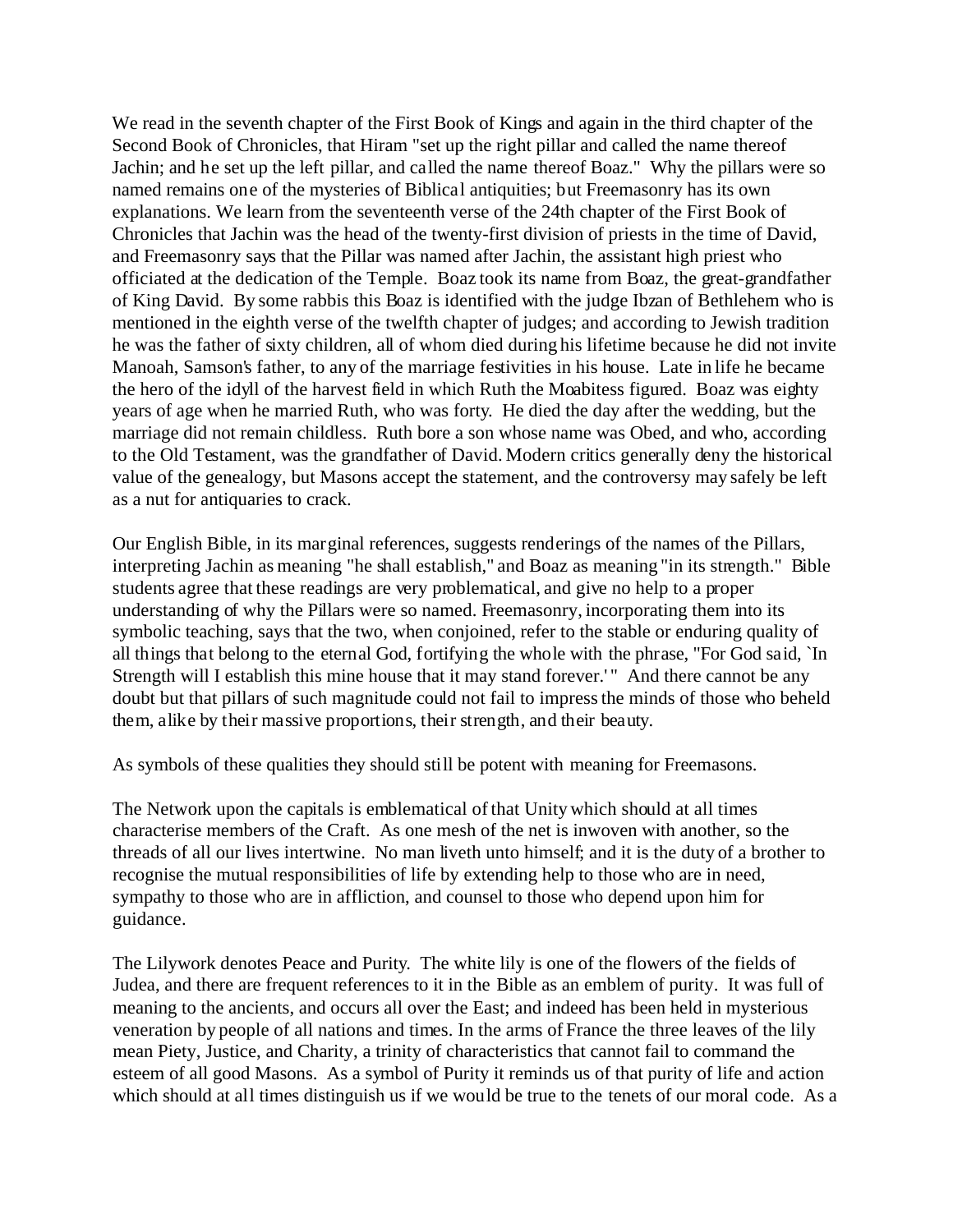symbol of Peace, it denotes that Peace which, whether in the home, in the Lodge, or in the State, is best promoted by a faithful observance of the rights of others. Only thus may discord be banished from the home, enmity debarred from the Lodge, and war prevented from exciting the jealousies of nations and provoking men to massacre.

The Pomegranate from the exuberance of its seeds denotes Plenty. As an emblem it was highly esteemed by the nations of antiquity who attached some mystic signification to its fruit. It is believed to have been worshiped as a god by the Syrians of Damascus, and there was a temple on Mount Cassius (between Canaan and Egypt) in which there was an image of Jupiter with a pomegranate in his hand. To the modern Freemason it denotes that Plenty which is the fruit of a wise exercise of the gifts with which we have been endowed, and which, devoted with a single eye to the advancement of civilisation, may enable each of us to enter at last into the Eternal Silence, conscious that we have done what we could to raise mankind to a higher plane of moral and social life.

The conjoined names of the Pillars denote Stability - that stability of character and of purpose which should ever be apparent in the life of the Freemason who would stand fast in the faith. He must be stable in friendship, only thus may he enjoy and promote the privileges of brotherhood. He must be stable to withstand the assaults of evil, otherwise his character may be tarnished and his whole life laid in ruins. He must be stable in the defence of truth and honour so that men, seeing him and testing him, may learn what Freemasonry is, and what are the great principles for which our system stands.

Some one has said that a Freemason's lodge is the universe, and that Jachin and Boaz are the two pillars that support and sustain it. It is a happy conceit, and from it one might argue that every Freemason is a pillar in the great temple of universal brotherhood. And, just as the strength of a chain is measured by its weakest link, so the stability of the Temple,is tested by the strength of the pillars which support it. Therefore, each craftsman should strive constantly to cultivate the wisdom of understanding a brother's wants, the strength of aiding a brother to bear the burden of life, and the beauty of a timely and discerning benevolence.

In all ages pillars have occupied a prominent place in the life and thought of nations. Heredotus tells us that the Egyptians erected their obelisks in honour of the sun, and that their pointed form was intended to represent his rays. Jacob set up a pillar at Bethel to memorialise his vision of the ladder that reached from earth to heaven; Joshua raised twelve pillars at Gilgal to perpetuate the memory of his miraculous crossing of the Jordan; Samuel erected a pillar between Mizpeh and Shem to record the defeat of the Philistines; and Absolom reared one in honour of himself. The Hebrews regarded them, too, as symbols of princes and nobles who were the pillars of the state. Thus, in the third verse of the eleventh Psalm, the passage which in our translation reads, "If the foundations be destroyed," is, in the original, "When the columns are overhrown," that is, when the firm supports of what is right and good have perished, " what can the righteous do?" Again, the tenth verse of the nineteenth chapter of Isaiah should, more accurately be rendered, "Her (Egypt's) columns are broken down," that is, the nobles of her State have been overthrown. And many other instances might be cited.